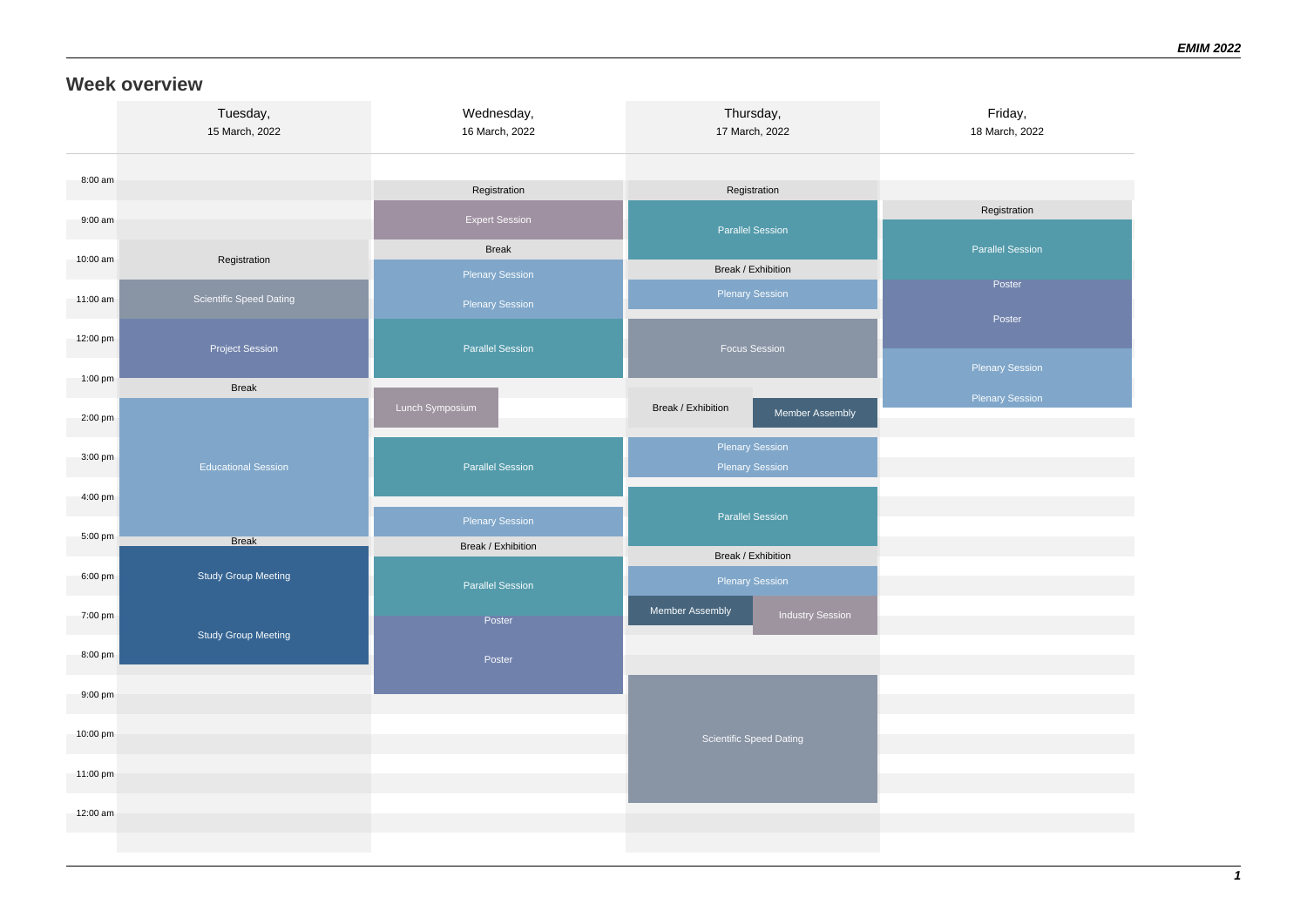## **Overview: Tuesday, 15 Mar, 2022**

| 9:00 am           |                                                                           |                                                                                             |                                                                                 |                                                                                |  |  |
|-------------------|---------------------------------------------------------------------------|---------------------------------------------------------------------------------------------|---------------------------------------------------------------------------------|--------------------------------------------------------------------------------|--|--|
| 10:00 am          | Registration                                                              |                                                                                             |                                                                                 |                                                                                |  |  |
| 11:00 am          | Scientific Speed Dating   Meeting Point: Poster<br>Area!                  |                                                                                             |                                                                                 |                                                                                |  |  |
| 12:00 pm          | PRO 01 - Correlated Multimodal Imaging in Life<br>Sciences by COMULIS     | PRO 02 - Introducing RadNet - a new 'Team<br>Science' Imaging Network in Radiation Oncology |                                                                                 |                                                                                |  |  |
| 1:00 pm           | Welcome Lunch Break                                                       |                                                                                             |                                                                                 |                                                                                |  |  |
| $2:00$ pm         |                                                                           |                                                                                             |                                                                                 |                                                                                |  |  |
| $3:00 \text{ pm}$ | ES 01 - Synthesis of Probes per Imaging<br>Modality                       | ES 02 - Optics & Ultrasound Technologies                                                    | ES 03 - Standardisation of Preclinical &<br><b>Translational Imaging</b>        | ES 04 - Cardiovascular Imaging                                                 |  |  |
| $4:00 \text{ pm}$ |                                                                           |                                                                                             |                                                                                 |                                                                                |  |  |
| 5:00 pm           | <b>Snack Break</b>                                                        |                                                                                             |                                                                                 |                                                                                |  |  |
| 6:00 pm           | SG 01 - The Future of Image-Guided Drug<br>Delivery   Study Group Meeting | SG 02 - Hyperpolarized MRI   Study Group<br>Meeting                                         | SG 03 - Standardization in Small Animal Imaging  <br><b>Study Group Meeting</b> | SG 04 - Cardiovascular Imaging   Study Group<br>Meeting                        |  |  |
| 7:00 pm           | SG 05 - Onco-Immunology & Therapy   Study<br><b>Group Meeting</b>         | SG 06 - Intra-Operative Imaging   Study Group<br>Meeting                                    | SG 07 - Lung & X-ray Imaging   Study Group<br>Meeting                           | SG 08 - Focus on the Blood Brain Barrier  <br>Neuroimaging Study Group Meeting |  |  |
| 8:00 pm           |                                                                           |                                                                                             |                                                                                 |                                                                                |  |  |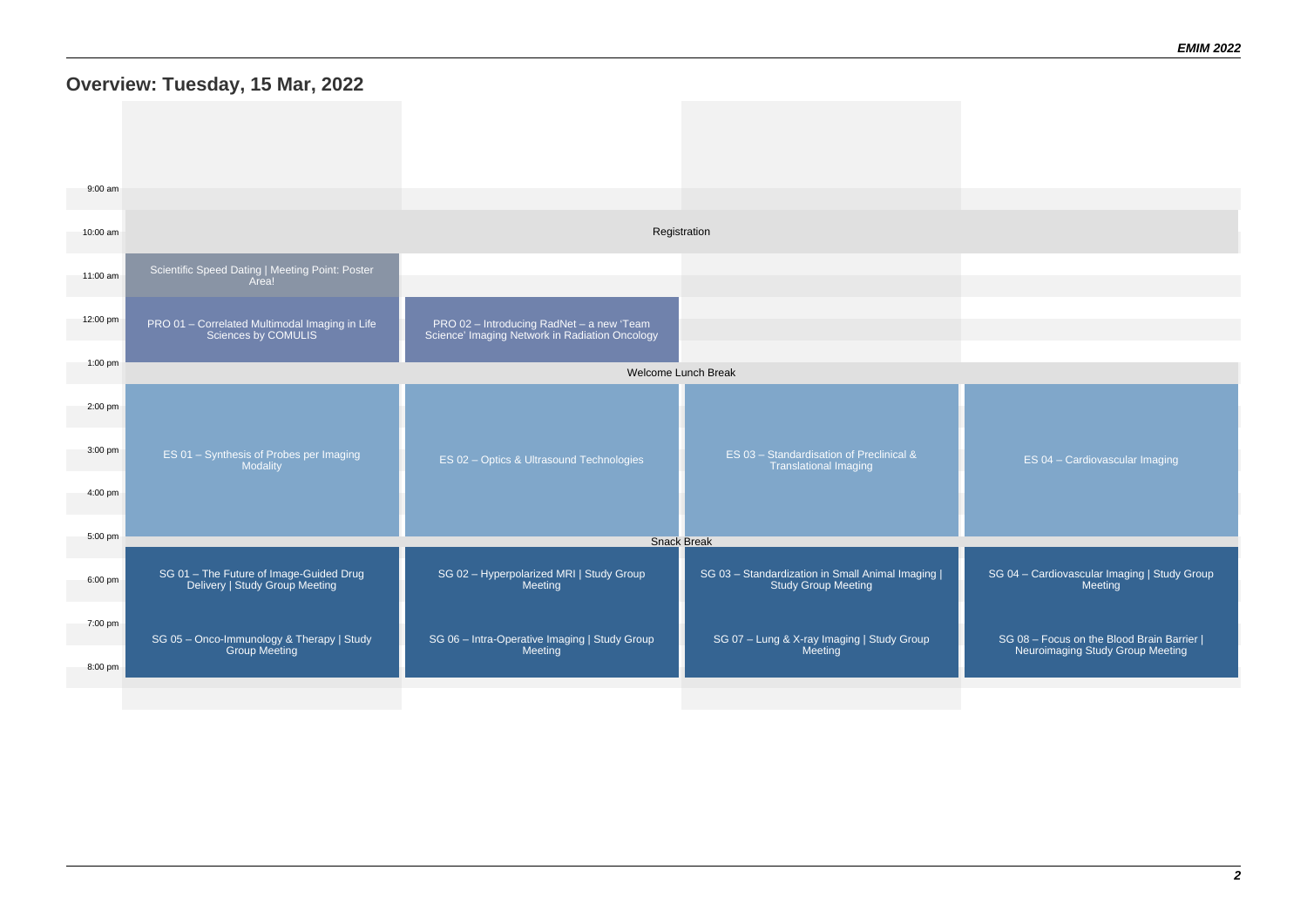#### **Overview: Wednesday, 16 Mar, 2022**

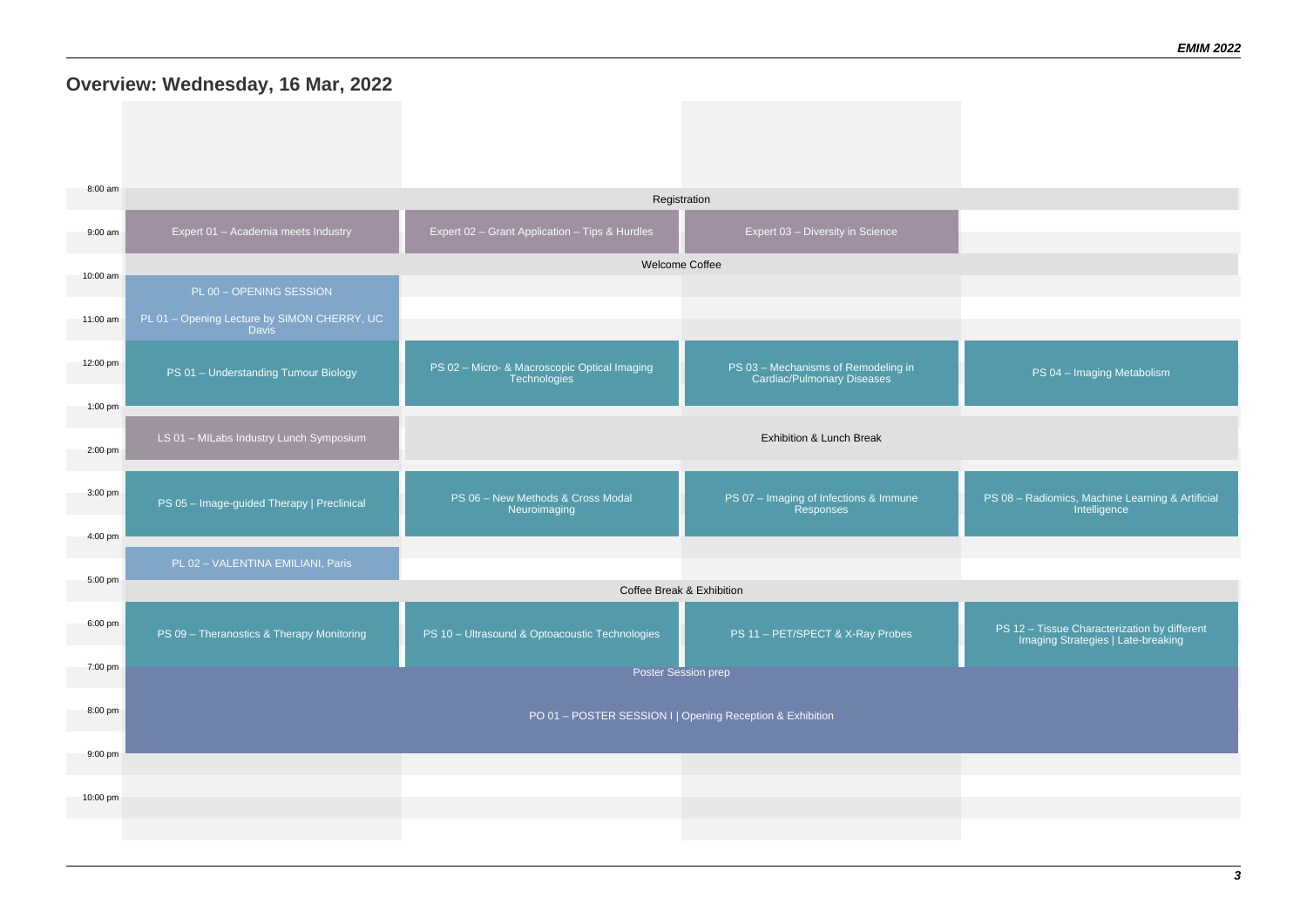# **Overview: Thursday, 17 Mar, 2022**

| 8:00 am                      | Registration                                                                                                                 |                                 |                                                                 |                                                             |  |  |
|------------------------------|------------------------------------------------------------------------------------------------------------------------------|---------------------------------|-----------------------------------------------------------------|-------------------------------------------------------------|--|--|
| $9:00$ am                    | PS 13 - New Tools for Cancer Imaging                                                                                         | PS 14 - Functional Neuroimaging | PS 15 - Systems Biology of Cardiac/Pulmonary<br><b>Diseases</b> | PS 16 - MRI, Optoacoustic, US & Multimodal<br><b>Probes</b> |  |  |
| 10:00 am                     |                                                                                                                              |                                 | Coffee Break & Exhibition                                       |                                                             |  |  |
| 11:00 am                     | PL 03 - CAROLA BIBIANE SCHÖNLIEB,<br>Cambridge                                                                               |                                 |                                                                 |                                                             |  |  |
| 12:00 pm                     | FS 01 - Immuno-Therapy Imaging                                                                                               | FS 02 - AI in Imaging Science   | FS 03 - Intra-operative Imaging                                 | FS 04 - Dynamic Adaptive Microscopy                         |  |  |
| $1:00$ pm                    |                                                                                                                              |                                 |                                                                 |                                                             |  |  |
| 2:00 pm                      |                                                                                                                              | Exhibition & Lunch Break        |                                                                 | INTERN 01 - Solidarity with Ukraine   What can<br>we do?    |  |  |
| 3:00 pm                      | PL 04 - FLORIS VOSKUIL, Groningen (PhD<br>Award winner 2021)<br>PL 05 - RALPH WEISSLEDER, Boston (ESMI<br>Award winner 2022) |                                 |                                                                 |                                                             |  |  |
| $4:00 \text{ pm}$<br>5:00 pm | PS 17 - Functional Brain Imaging   Late-breaking                                                                             | PS 18 - Optical Probes          | PS 19 - X-Ray based Technologies                                | PS 20 - Image Processing, Segmentation &<br>Quantification  |  |  |
|                              |                                                                                                                              |                                 | Coffee Break & Exhibition                                       |                                                             |  |  |
| 6:00 pm                      | PL 06 - AXEL MONTAGNE, Edinburgh                                                                                             |                                 |                                                                 |                                                             |  |  |
| 7:00 pm                      | IND 01 - Industry Session by PerkinElmer                                                                                     |                                 |                                                                 | INTERN 02 - ESMI Members' Assembly                          |  |  |
| 8:00 pm                      |                                                                                                                              |                                 |                                                                 |                                                             |  |  |
| 9:00 pm                      |                                                                                                                              |                                 |                                                                 |                                                             |  |  |
| 10:00 pm                     | EMIM 2022 Get-Together                                                                                                       |                                 |                                                                 |                                                             |  |  |
| 11:00 pm                     |                                                                                                                              |                                 |                                                                 |                                                             |  |  |
| 12:00 am                     |                                                                                                                              |                                 |                                                                 |                                                             |  |  |
|                              |                                                                                                                              |                                 |                                                                 |                                                             |  |  |